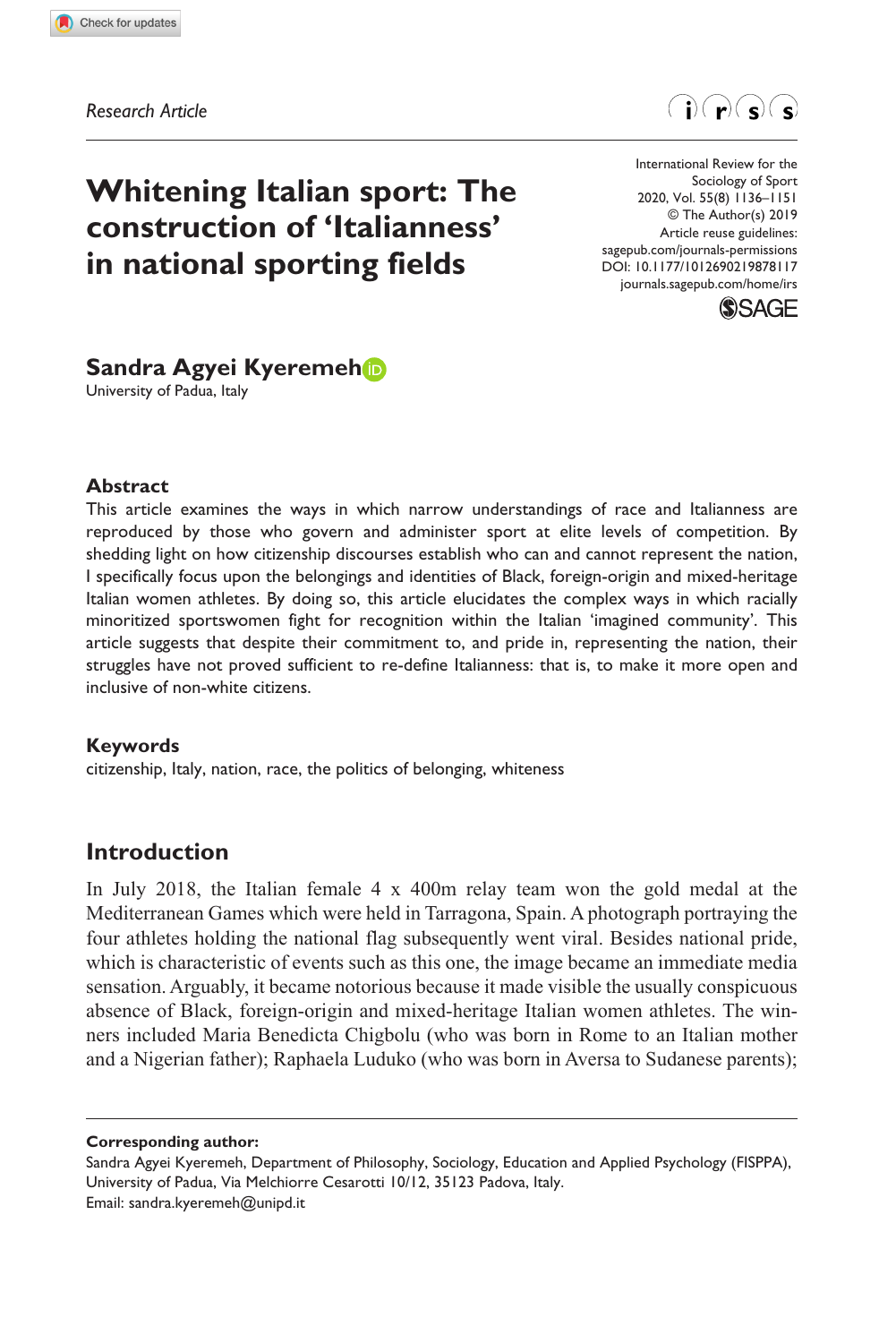Ayomide Folorunso (who was born in Nigeria to Nigerian parents); and, finally, Libania Grenot (who was born in Cuba to Cuban parents). On the same day, in a Northern Italian town called Pontida, the leader of the far-right party Lega Nord (Northern League), Matteo Salvini, held a rally to call for 'a Europe-wide alliance against mass immigration' (Phelan, 2018). In contrast to Salvini's anti-immigration rhetoric, on social media many Italians welcomed the news of the aforementioned victory; they saw it as a challenge to the rise of racism as well as right-wing populism in Italy.

The image of Italy as inclusive of Black, foreign-origin and mixed-heritage citizens became further evident in 2018, at the World Championship in Yokohama (Japan) where the Italian women's volleyball team won the silver medal. Following this success, *Fuorigioco*, which is a supplement of the well-known Italian sport newspaper *La Gazzetta dello Sport*, dedicated its cover to the so-called 'Sisters of Italy': the women pictured – wrapped in the Italian flag – are the Italian-born volleyball players Paola Egonu (who was born near Padua to Nigerian parents), Myriam Sylla (who was born in Palermo to Ivory Coast parents) and Sylvia Nwakalor (who was born in Lecco near Milan to Nigerian parents). These Black-Italian women not only represented the multicultural history of Italy, but also symbolized the multi-racial constituency of the Italian athletics squad in Japan. As Papavero (2015: 2) and L'Eurispes (2015) have pointed out, immigrants who arrived in Italy during the 1980s and 1990s constructed a new 'national outlook' (Mauro, 2016: 13) which represented a growing number of Italian-born children. Consequently, it should not have been surprising to see more of these children as 'second generation' Black-Italians, wearing the Italian national team blue jersey or 'la maglia azzurra' with both joy and pride. However, their presence and acceptance as legitimate members of the nation remains contested. As Harrison (2013) observes (2013), sport is a crucial site where battles over the racial identity of a nation are ritually staged for public consumption, used to distinguish those who belong from those who do not. For instance, research about racism in sport (see Valeri, 2006) highlights the existence of a 'colour line' (Hylton, 2018), where spaces of sport operate as a 'site(s) of precarious inclusion' (Mauro, 2016: 2): that is, by separating legitimate from non-legitimate members of the nation, often based upon markers of race and ethnicity. Despite the significance of this work, with a few important scholarly interventions (e.g. Birrell, 1989, 1990; Ratna and Samie, 2018; Scraton, 2001), sociologists of sport have not critically interrogated the interconnections existing between sport, race and gender. More specifically, agreeing with Ratna (2014), I suggest that images of the nation are read through studies of race and sport by predominantly focusing upon men's sports and men's perspectives. Thus, the relationship between race, gender and sport – from the perspective of women athletes – is one that I seek to address through this article.

This paper, therefore, makes an empirical contribution to sporting knowledge, unravelling how the presence of Italian women athletes who are Black, foreign and/or of mixed origins disrupts the popular imaginary of sport in Italy as racially pure, white and male, as well as elucidating the strategies they employ to create their own senses of national belonging and Italian citizenship. When using the term 'Black-Italians', I refer to national subjects who were born to African parents (in Italy or overseas) and raised in Italy. When using the term 'Italians of foreign origin', I refer to the children who were born to non-African parents (in Italy or overseas) and raised in Italy. When using the term, 'Italians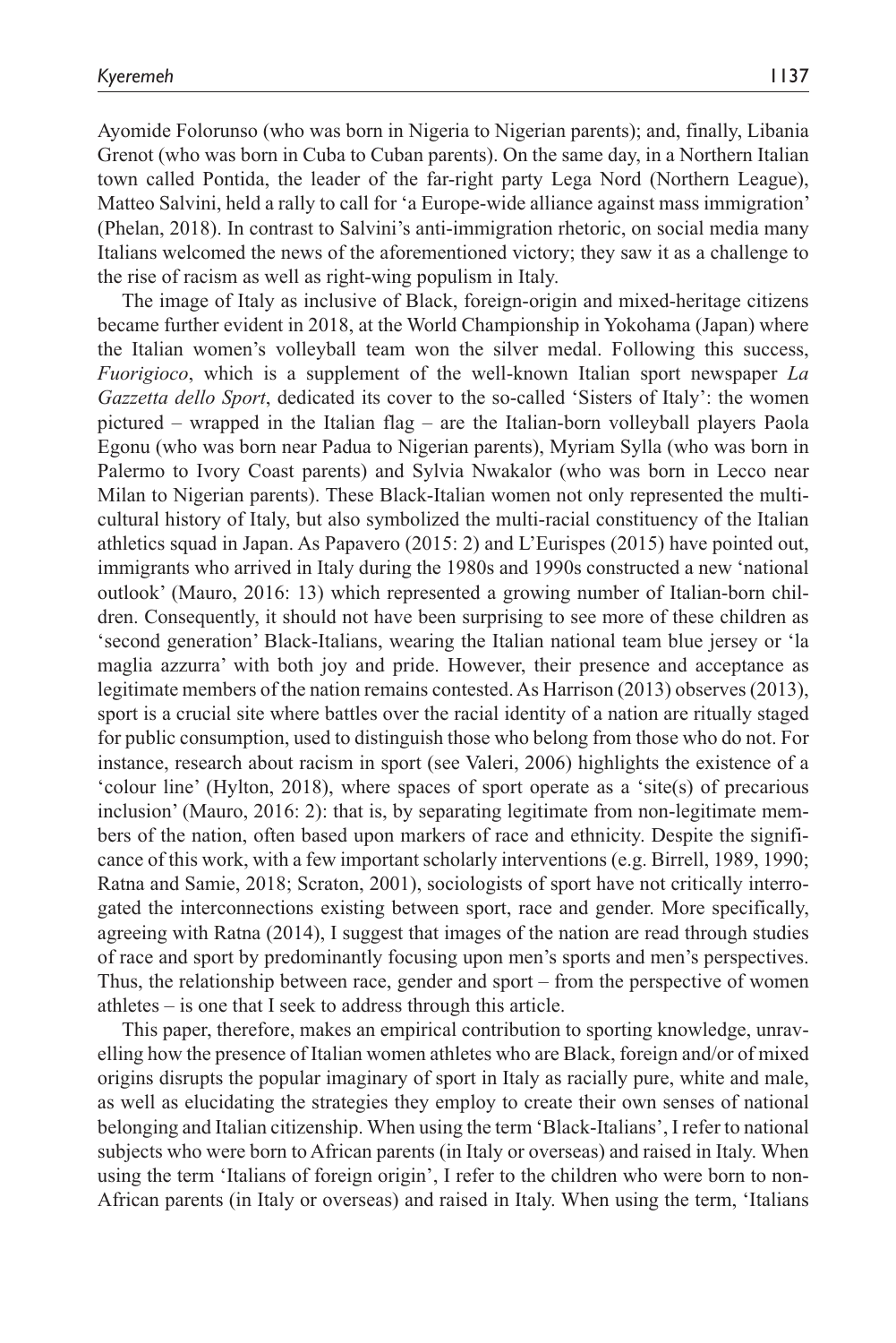of mixed-heritage', I refer to the children who were born in Italy to at least one parent who holds Italian citizenship.

To do so, the first part of this paper reviews literature concerning race, citizenship and sport, in relation to historically grounded accounts of Italianness as a cultural identity. The second part introduces the methodology employed for this study, while the third part presents findings which emerged through 13 interview testimonies with Black-Italian women athletes of foreign and/or mixed origins and 13 representatives of sport in Italy (see below for further detail). This article concludes by arguing that Italianness is construed by sporting bodies, such as the Italian Olympic Committee, as a means to protect and (re-)whiten sport across the nation. By approaching whiteness as a gatekeeping practice, non-white national subjects' access to sport, and the right to represent the nation, is both in/directly surveyed and regulated.

#### **Race, nation and the Italian context**

In Italy, as in other European countries after World War II, the term 'race' disappeared from public discourse. Echoing Essed (2014: 68), Mauro (2016: 19) explains that such erasure is related to the association of the term with Italian fascism and the Holocaust. Giuliani and Lombardi-Diop (2013: 6) have also argued that race has been increasingly replaced with the concept of 'cultural difference'. However, as Petrovich Njegosh (2012) has noted, Italians' racial status has always been contested. For example, many Italian citizens struggled with embracing a white national identity during the fascist regime of Benito Mussolini, between 1922 and 1943, with his view of Italians' Aryan racial status – as claimed in 'The Race Manifesto' (published in 1938) – being contaminated by (white) Italian Jewish people who were considered as a distinct (and inferior) race from the 'real' (and superior) Italian stock of people (Forgacs, 2014: 107). Definitions of Italianness, however, are based on a longer history. For instance, during the Liberal era, between 1861 and 1922, southern Italians were often racialized as 'Other'. According to Giuliani (2013a: 26), the south of Italy, and several countryside areas in the north of the country, were considered as inhabited by 'cultural, social and political alien bodies'. Gabaccia (2003: 63) thus suggests that, at this time, the struggle for a pure and white racial identity constructed ideas about who could claim Italianness (northerners) – and therefore be deemed 'civilized' – and those who could not (southerners). However, during the fascist period, the colour line shifted, allowing for southern Italians to identify as 'white' by marking themselves as racially superior to those positioned as former colonized subjects (Giuliani, 2013a: 60). In Italy's East African colonies, for instance, the racial superiority of all Italians was established by refusing Italianness, whiteness and civility, to those who were identified as of Hamitic origins. Thus, past preoccupations with racial and colonial distinctions continue to play a key role in current debates about nationality and belonging in Italy.

Zincone (2006), for instance, argues that Italians' understanding of citizenship, which she calls 'familist', is stubbornly grounded on the principle of *ius sanguinis*. According to this principle, citizenship is transmitted by means of blood ties, passed on from generation to generation. This principle has led to the implementation of a rather restrictive naturalization law (Caponio, 2007: 164): that is, automatically disqualifying citizenship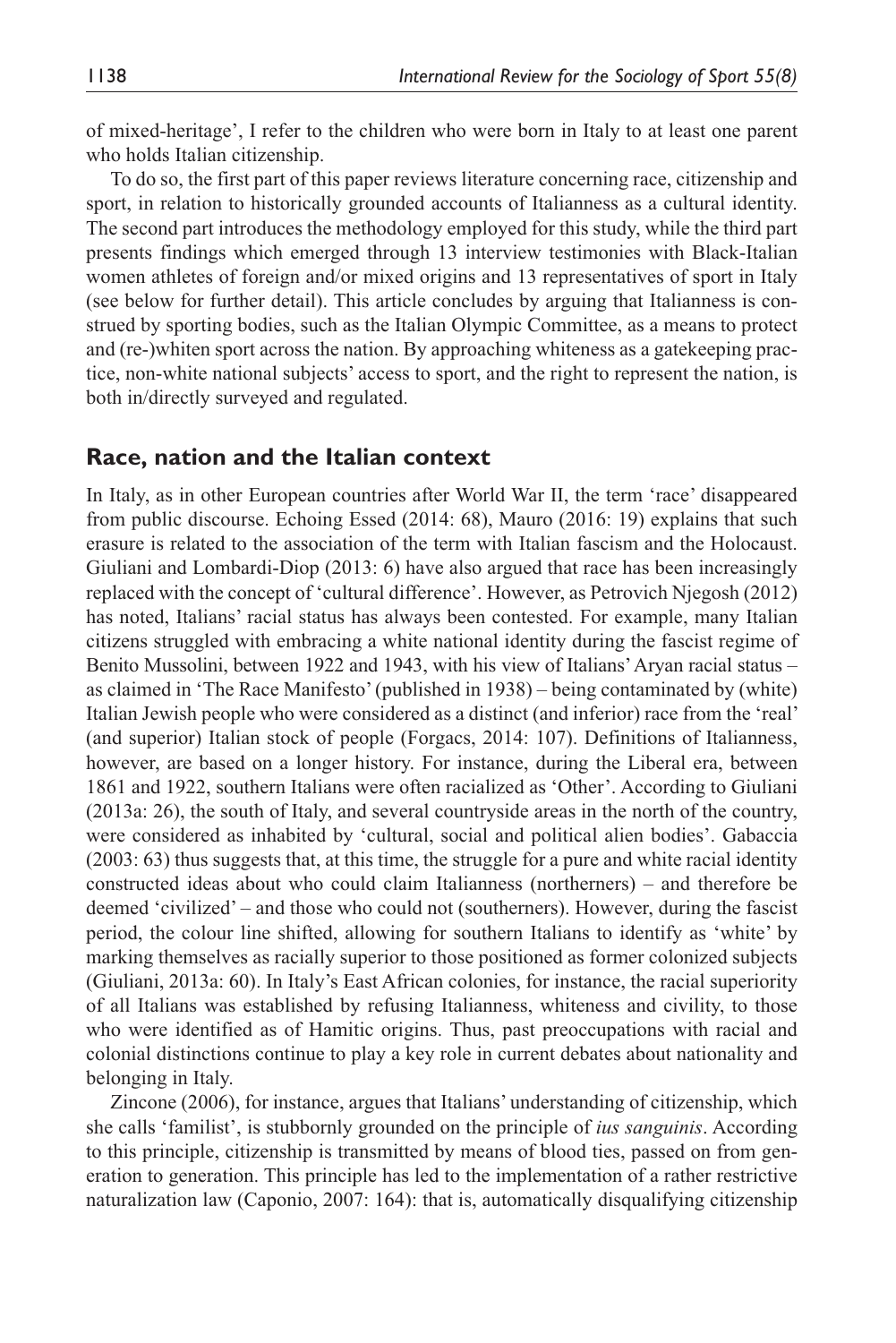at birth to children of foreign parents. Rather, under Law no. 91, the children of immigrants 'must wait until their 18th birthday to apply for Italian citizenship' (Frisina and Hawthorne, 2017: 1). Such provision not only prevents Italian-born nationals from accessing important social, economic and civic services, it also precludes them from being viewed as valued members of the nation. Therefore, whiteness and white privilege do not necessarily correspond to a specific racial identity but are conflated with normality and universality, understood as opposed to Blackness, which is conversely associated with racial impurity, deviance and inferiority (Pinkus, 1997: 134–135). For more than 10 years, civil and activist associations have advocated to reform Law no. 91; campaigns such as 'I am part of Italy too' (2012) or 'Italians with no citizenship' (2016) have thus brought the status of children of migrants to public and political attention. This historical context particularly reveals that race, as Stuart Hall (1996) has argued, is a 'floating signifier' that is continually re/constructed and re/produced to mark the boundaries of national inclusion and exclusion, across time and space (Ferriter, 2019: 24).

#### **Race, sport and gendered re/presentations of the nation**

The chant '(T)here are no Black Italians', which was directed to the Black-Italian football player of Ghanaian heritage Mario Balotelli, highlights the impossibility for football fans to see Italian national identity as non-white. A Black-Italian athlete such as Balotelli is, in fact, perceived as a threat to the whiteness of the Italian nation (Doidge, 2013). Dedication, effort and commitment are therefore demanded of Black, foreign and/or mixed-origin athletes –although deemed as a given for 'white' Italians – and read as further 'proof' of their loyalties to the nation. However, even when their loyalty is celebrated, national belonging and acceptance is never fully guaranteed. Balotelli is, again, a case in point. In 2012, he was hailed as an 'Italian hero' for scoring against Germany during the Euro semi-final football match but, in 2014, he became the scapegoat for the Italian team's failure to qualify for the World Cup. On this occasion, Balotelli was accused of not 'being a real Italian' – that is, not truly committed to the 'maglia azzurra' – while also, at the same time, being depicted as a 'cannibal wearing a skirt, made out of bananas', in the Italian national newspaper *Libero*.

Black female athletes have not been spared from similar racist attacks. The aforementioned Black-Italian volleyball player Paola Egonu reported how, during a match in 2016, she was repeatedly called racial slurs such as 'monkey'. However, as she won the 2018 World Championship and her performance in Japan was so highly regarded, she earned the moniker of 'white' sister. Abiola Wabara's case, likewise, highlights the hostility Black athletes are made to endure in order to participate at elite levels of Italian sport. During a basketball match played in 2011, Wabara, a Black-Italian woman born in Italy to Nigerian parents, was both called racial slurs and spat on by rival team supporters. As Balotelli, Egonu and Wabara's cases demonstrate, naturalization is far from sufficient to be included in the '(white) imagined community' of the Italian nation. Sport thus represents an arena to explore how whiteness, and white privilege, are both constructed and maintained via institutional racism as well as tropes of racial, colonial and national otherness (Spracklen, 2001). Thus, there is a need to move beyond common beliefs which hold sport as a meritocratic and colour-blind space where a 'level playing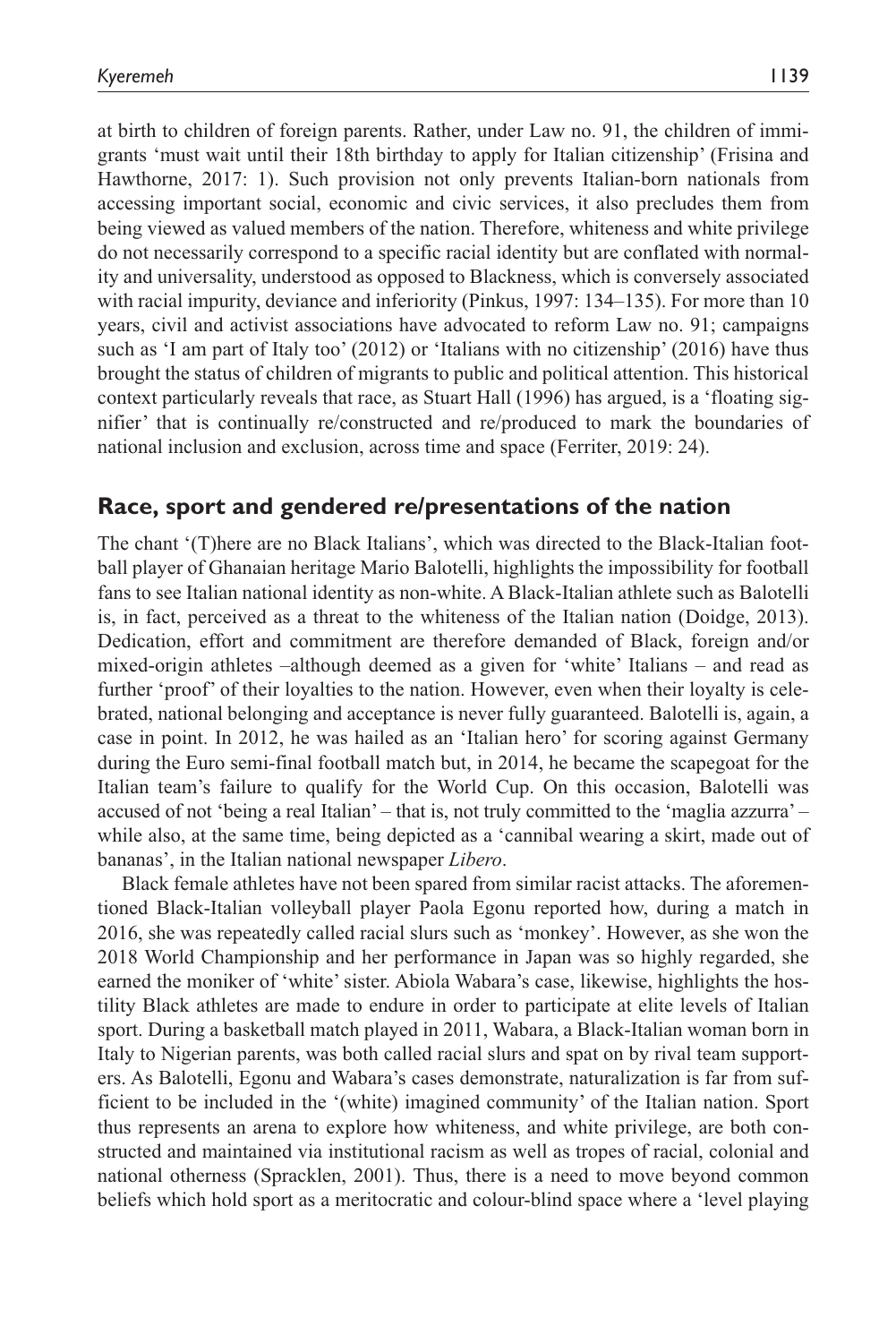field operates' (Hylton, 2010: 336). Arguably, there is a need to be suspicious of social institutions, including those of sport, and to empirically reveal the impact of organizational policies and practices upon the national identities and belongings of both male and female Black, foreign-origin and mixed-heritage athletes. I do so, in particular, through an analysis of the identities and experiences of 13 elite, international, Black, foreignorigin and mixed-heritage Italian sporting women.

### **Methodology**

To unravel how the major national sport organizations in Italy reproduce a certain understanding of race, racism and national identity, with particular focus upon Black, foreignorigin and mixed-heritage Italian women athletes' experiences of playing sports such as volleyball, cricket, football, basketball, athletics and rhythmic gymnastics – at elite levels of international competition – between March to June 2016, I conducted interviews (mostly via Skype) with 13 sportswomen. In this article, I employed excerpts from the interviews with two Black athletes who hold an Italian passport (one of them also holds her parents' native country passport) and a Sinhalese athlete who does not hold an Italian passport. The remaining excerpts were taken from interviews with three sportswomen of mixed origins. Two of them were born to Italian mothers and one of them to a non-Italian mother. One of them also holds dual citizenship.

The sample included athletes from both individual and team sports. The interviewees were young women, between 18 and 36 years old, who come from the north and south of Italy, including 6 athletes who were/are in the Italian army. Overall, 6 out of 13 interviewees were semi-professional athletes earning a low and/or irregular income. The latter were given a daily allowance handed out to cover living expenses while travelling for international games. Furthermore, I conducted another 13 semi-structured interviews with coaches, sport sociologists and journalists, as well as racism experts. These included the president of the Italian Olympic Committee and the Italian Association of Sport for All. These experts were selected as much for their knowledge of Italian sports as for debating the problems and possibilities of national inclusion and exclusion.

The interviews with the women athletes specifically involved photo-elicitation as, in line with Frisina (2013: 35–36), I believed they could facilitate the recollection of past events related to their careers, athletic development and experiences as well as future sporting intentions and desires. For example, in order to explore questions linked to the construction of Italianness across different sport contexts, I showed the interviewees some photographs of popular Black, foreign-origin and mixed-heritage women and men athletes. Those photographs presented some Black, foreign-origin and mixed-heritage athletes in their moments of glory, wrapped in the Italian flag. I also showed two Mario Balotelli photographs: one while being immortalized in his Hulk celebration after scoring against Germany during the European Football Championship, 2012; and the other, the racist cartoon previously mentioned, printed by the newspaper *Libero*. Arguably, using photographs as part of my research helped me to understand how elite sportswomen saw the reality that surrounded them, permitting me to 'see through their eyes' (Chalfen, 2011: 27–34), as they analysed the photos and, with some probing, related back to their own sporting stories and self-representations. The interviews specifically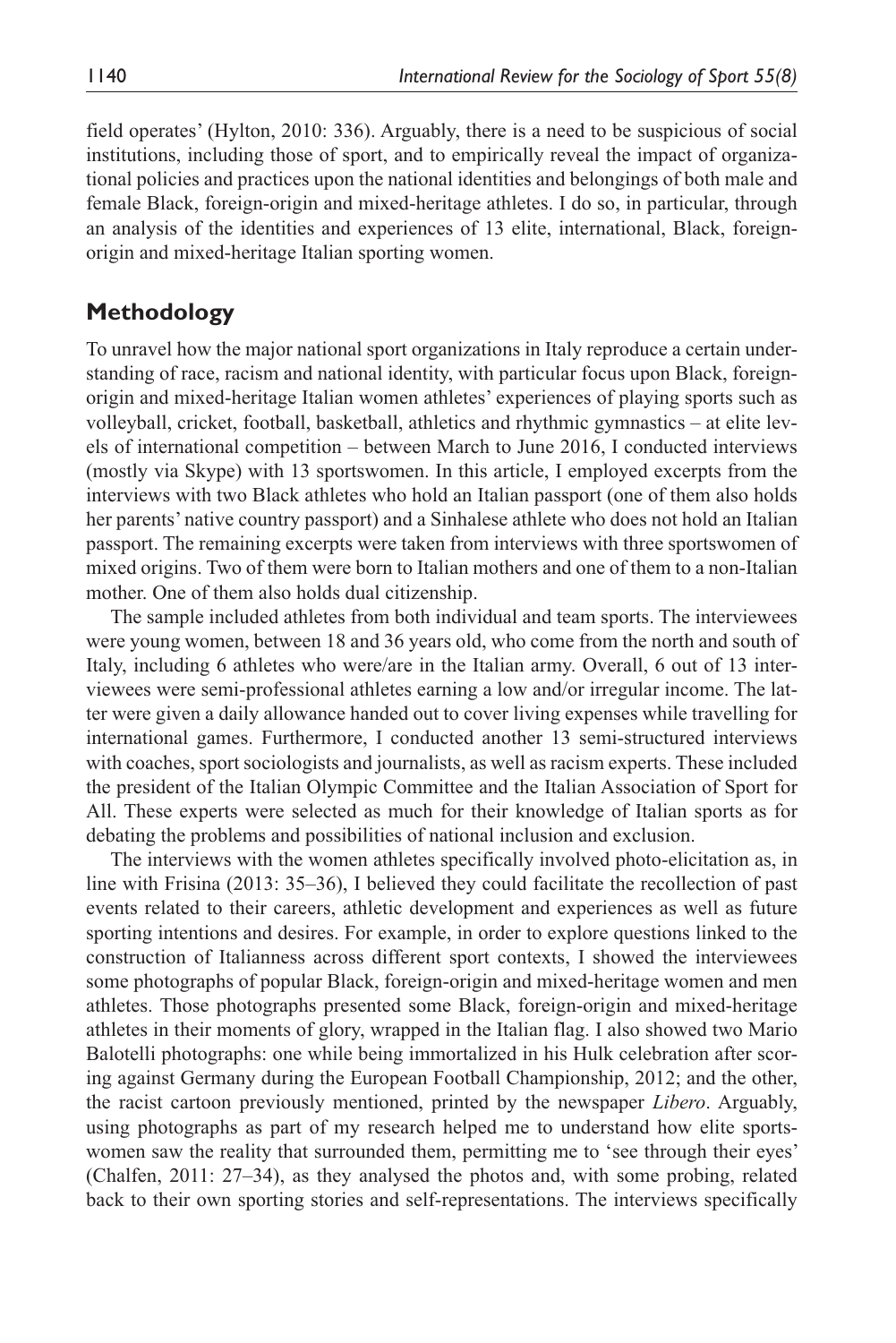| <b>Nickname</b> | identify<br>with |    | Gender Age Sporting status                                                             | Race         | Ethnicity                                                              | Citizenship(s)<br>status                        | Geography                        |
|-----------------|------------------|----|----------------------------------------------------------------------------------------|--------------|------------------------------------------------------------------------|-------------------------------------------------|----------------------------------|
| Adele           | Female           | 26 | Italian national<br>athletics team<br>sprinter                                         | Mixed        | Multiple ethnic<br>backgrounds<br>(Italian and<br>Nigerian)            | Dual<br>citizenship:<br>Italian and<br>Nigerian | Central<br><b>Italy</b>          |
| Alice           | Female           | 18 | Italian national<br>athletics team<br>hammer<br>thrower                                | Mixed        | Multiple ethnic<br>backgrounds<br>(Italian and<br>Congolese)           | Italian                                         | <b>Northwest</b><br><b>Italy</b> |
| Gioia           | Female           | 9  | Italian national<br>athletics team.<br>who specializes<br>in the 400<br>metres hurdles | <b>Black</b> | Multiple ethnic<br>backgrounds<br>(Italian and<br>Nigerian)            | Dual<br>citizenship:<br>Italian and<br>Nigerian | North Italy                      |
| Melany          | Female           | 29 | Italian national<br>athletics team<br>sprinter                                         | <b>Black</b> | Multiple ethnic<br>backgrounds<br>(Italian and<br>Ivorian)             | Italian                                         | North Italy                      |
| Rosi            | Female           | 32 | Italian national<br>cricket team<br>player                                             | Asian        | Multiple ethnic Sinhalese<br>backgrounds<br>(Italian and<br>Sinhalese) |                                                 | North Italy                      |
| Victoria        | Female           | 18 | Italian national<br>volleyball team<br>player                                          | Mixed        | Multiple ethnic<br>backgrounds<br>(Italian and<br>Brazilian)           | Italian                                         | North Italy                      |

**Table 1.** Athletes.

focused on the ways in which high-level sport reproduced meanings of whiteness and Blackness. If, on the one hand, the interviews were designed for the athletes to comment on their experience of racism, on the other hand, they allowed the interviewees to 'name their own realities' as a form of resistance in and of itself (Delgado, 1989, 1991; Ladson-Billings, 1998: 13). According to Cook (2013: 185), this facilitates the production of counter-stories as grounded in the lives of those who have directly experienced racerelated discrimination and/or privileges. Thus, some of the participants agreed to use their real names, and to be recognized as narrators of their own life-stories. Interviews lasted from 40 to 120 minutes and were audio-recorded via Skype. Further details about all the participants are noted in Tables 1 and 2.

Grounded theory approach guided my data analysis, using gerunds to name actions, events or situations expressed by the interviewees. I also applied in-vivo codings, drawing from the interviewees' own language to highlight popular terms, ideas, and the metaphors that they used to discuss their Italianness (Saldaña, 2009). Moreover, I used codes to label the emotions that they recalled which captured their experiences as Black, foreign-origin and mixed-heritage Italian women athletes. For example, the emotions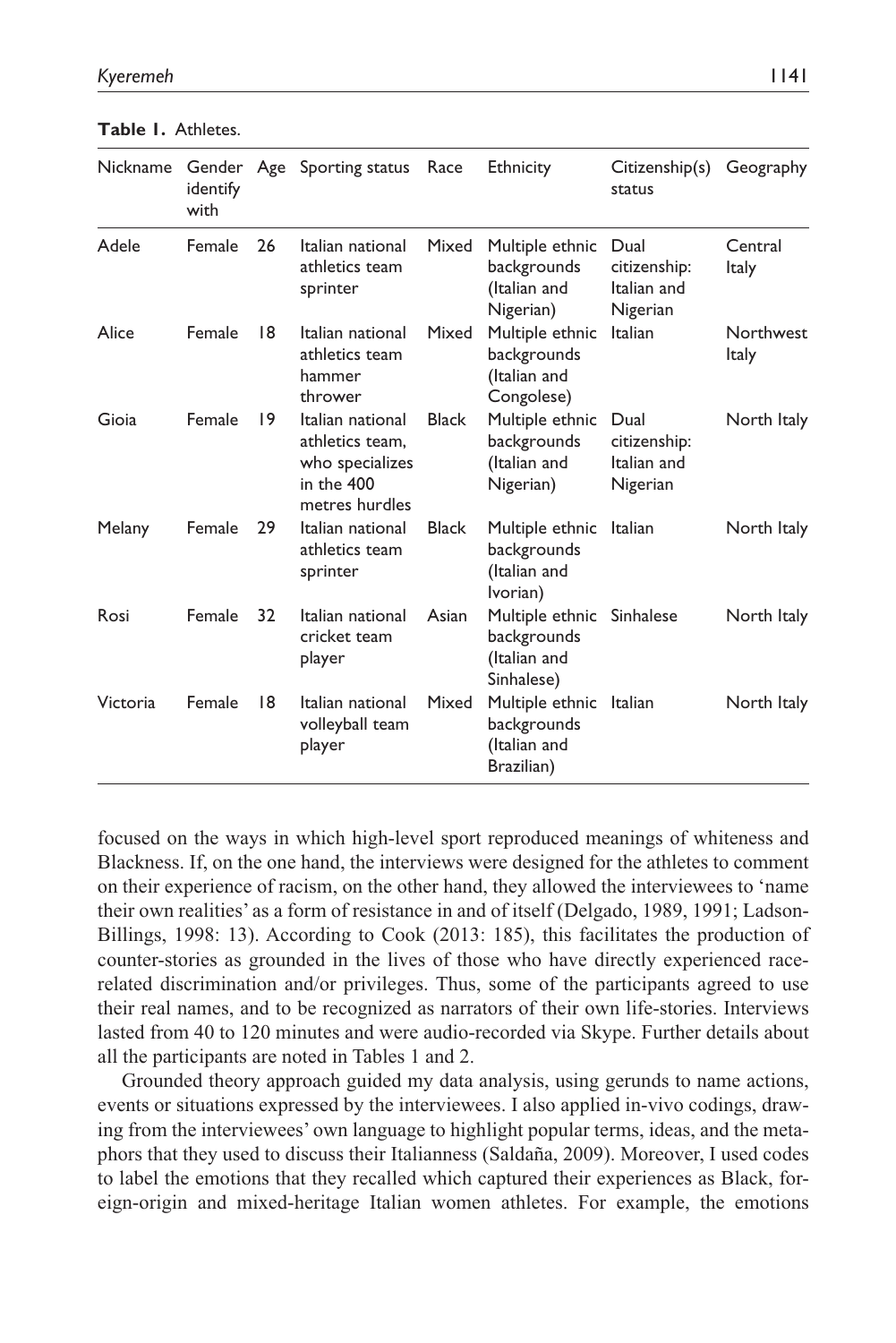| Nickname          | identify<br>with |    | Gender Age Sporting status Race                                             |       | Ethnicity                                                            | Citizenship(s)<br>status | Geography                 |
|-------------------|------------------|----|-----------------------------------------------------------------------------|-------|----------------------------------------------------------------------|--------------------------|---------------------------|
| A.C.              | Male             | 39 | Lawyer and<br>Italian national<br>under-19<br>female football<br>team coach | White | Italian                                                              | Italian                  | Northeast<br><b>Italy</b> |
| F.J.              | Female           | 30 | High-level<br>team cricket<br>coach                                         | Asian | Multiple ethnic Italian<br>backgrounds<br>(Italian and<br>Sinhalese) |                          | Central<br><b>Italy</b>   |
| Nicola<br>Sbetti  | Male             | 29 | History of<br>sport scholar<br>and former<br>cricket player                 | White | <b>Italian</b>                                                       | Italian                  | Northeast<br><b>Italy</b> |
| Simone<br>Gambino | Male             | 56 | Former<br>president of<br>Italian Cricket<br>Federation                     | White | Italian                                                              | Italian                  | Northeast<br><b>Italy</b> |

**Table 2.** Other stakeholders.

expressed about episodes of discrimination that they were subjected to, heard and/or witnessed (Salvini, 2015: 91). From this process of coding, and reviewing codes across all the material garnered from the different interviews, a number of key themes emerged: that is, in relation to both racist and socially inclusive sporting eligibility laws; the complexity of the interviewees' senses of belonging; and, with regard to forms of resistance, how the Black-Italian women athletes marked and celebrated their own senses of Italianness.

As a Black-Italian woman, and a Black researcher, in a predominantly white academy – such as the Italian one – my position was significant to how I comprehended 'the double or (multiple) consciousness' (Ladson-Billings, 2003: 421 cited in Maylor, 2009: 54) that was articulated by the research participants. In fact, being a Black woman researcher in Italy allowed me to better understand, specifically from an emotional point of view, the impact of discrimination on some of the research participants' lives. As in Ratna's experience (2018: 112), while dealing with other Black women, I have often thought about those moments 'of connectivity – in terms of both race and gender – and of dissonance'. Thus, unlike the misrecognition and isolation experienced by Black women researchers such as Maylor (2009: 55–57), in her studies of education in Britain, during my fieldwork I felt appreciated by those I was researching. In fact, at the beginning of my fieldwork, the support of my research participants encouraged me to continue with my work as a means to re/present their/our sporting life-stories; to take pride in my Ghanaian heritage even though my belonging within the Italian nation is also popularly perceived as tenuous. In my opinion, my presence as an 'outsider within' the white (male and elitist) structures of academia, sport and the nation gave me the ability to connect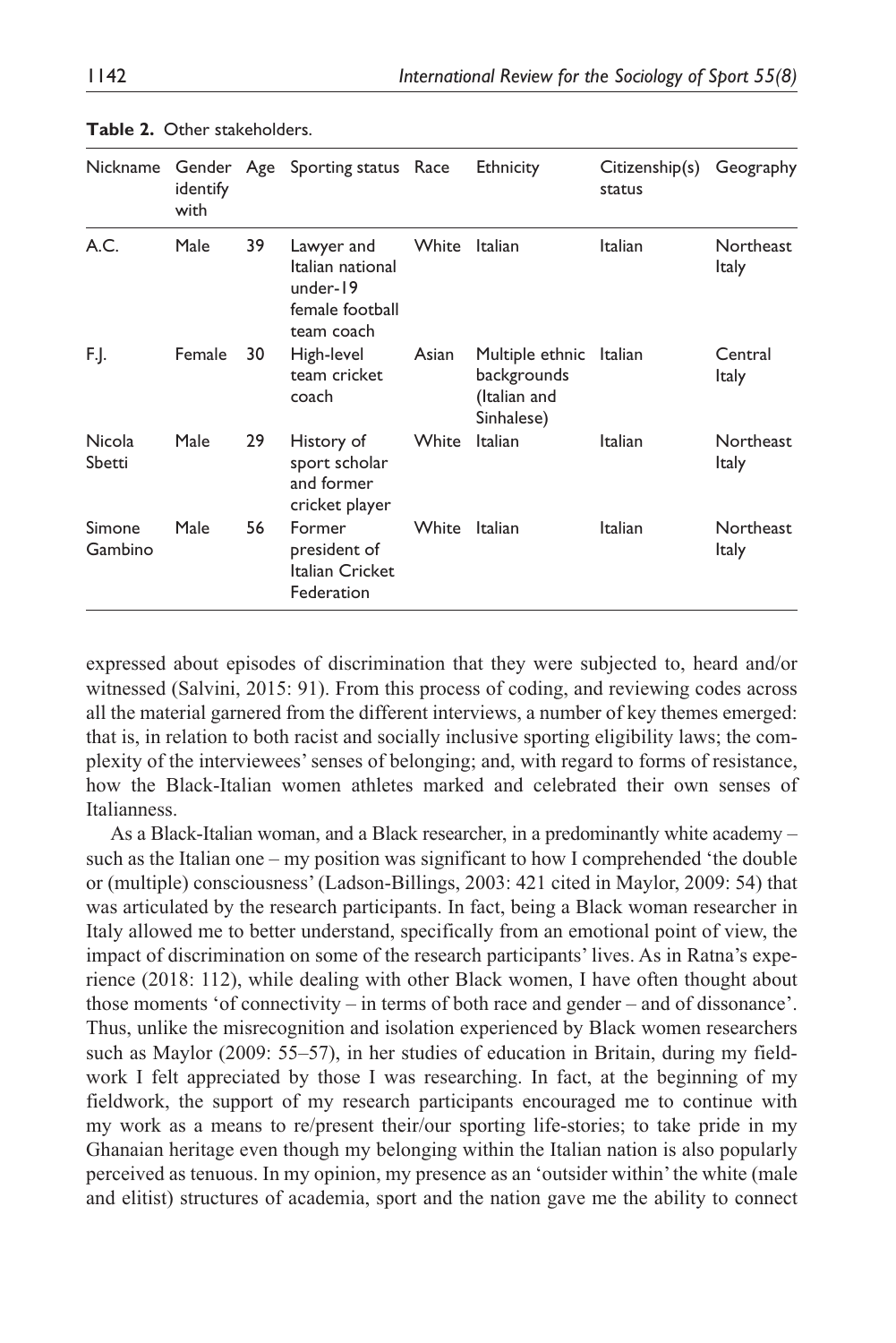with the racialized and gendered realities of Black, foreign-origin and mixed-heritage Italian sportswomen. Like Ratna (2018: 112–113), I therefore seek to unmask and challenge white privilege, and to critically analyse the relationship between sport, gender and race, especially through an empirical analysis of the experiences of Black, foreign and mixed-origin women.

## **Protecting whiteness in the Italian sporting field**

As Valeri (2015) has noted, Italian national guidelines prevent Roma people, immigrants and their children from participating in sport. Starting from their word choices, through their policy regulations, many national sports Federations have effectively created a 'geography of exclusion' (Sibley, 1995). As Nicola Sbetti, a white male Italian historyof-sport scholar and former cricket player, pointed out during his interview, terms such as 'national breed' signify the country's 'clamorous fascist legacy', which likens blood ties to citizenship status, national identity and belonging (Donati, 2013: 232). By enshrining conceptions of the 'national breed', Italian sport governing bodies operate as spaces where 'brand new citizens' – sharing dominant values and white skin colour – are forged and cemented (Doidge, 2019: 174–175). Consequently, the preservation of such national spaces symbolizes the defence and re-whitening of the imagined community. For instance, the Italian Olympic Committee National Council resolution adopted on 1 July 2004 aimed to make sports accessible for a wide range of participants, but was underpinned by exclusionary rhetoric about how the Italianness (read: whiteness) of sports must be protected at all times. As Mauro (2016: 7) has pointed out, quotas rationing the number of non-European Union (EU) national players allowed to be registered, and effectively play in domestic sport leagues, is also biased. Child athletes born/raised in Italy to foreign parents are exposed to processes of racial othering, due to their lack of citizenship, and are required to produce more supporting documents than their white Italian peers to prove their settled status. Such information is not always easily obtainable, such as an International Transfer Certificate and school enrolment certificates. The Italian Football Federation, for example, previously requested young players with an immigrant background to produce a copy of their residence permit (valid at least until the end of the football season) and proof that they have been living in the country for at least 12 months.1 As A.C., who is a lawyer and Italian national under-19 female football team coach, reported with regard to one of her students:

Every year, far in advance, we have to send Doris' documents for her registration to Italian Football Federation's office in Rome in order to receive the authorization that allows her to play in our team . . . talking about her first two registration procedures, I think she did not receive the approval to play until the first 3–4 months after the beginning of the league . . . it took a long time for the authorization to arrive, because the office in Rome deals with a multitude of documents . . . now this issue has been addressed but at the beginning, in Italy non-EU citizens only held 'the receipt'2 and when they showed it, this was the answer they used to get . . . 'No, you cannot register to a football team! No way, the law states that you need the resident permit to register!' It is a struggle, it has been a huge struggle to register football players of foreign origins, multitude of papers, never-ending waits, unpleasant procedure in order to register the children, their parents' income was asked as well . . . luckily this last requirement has been eliminated.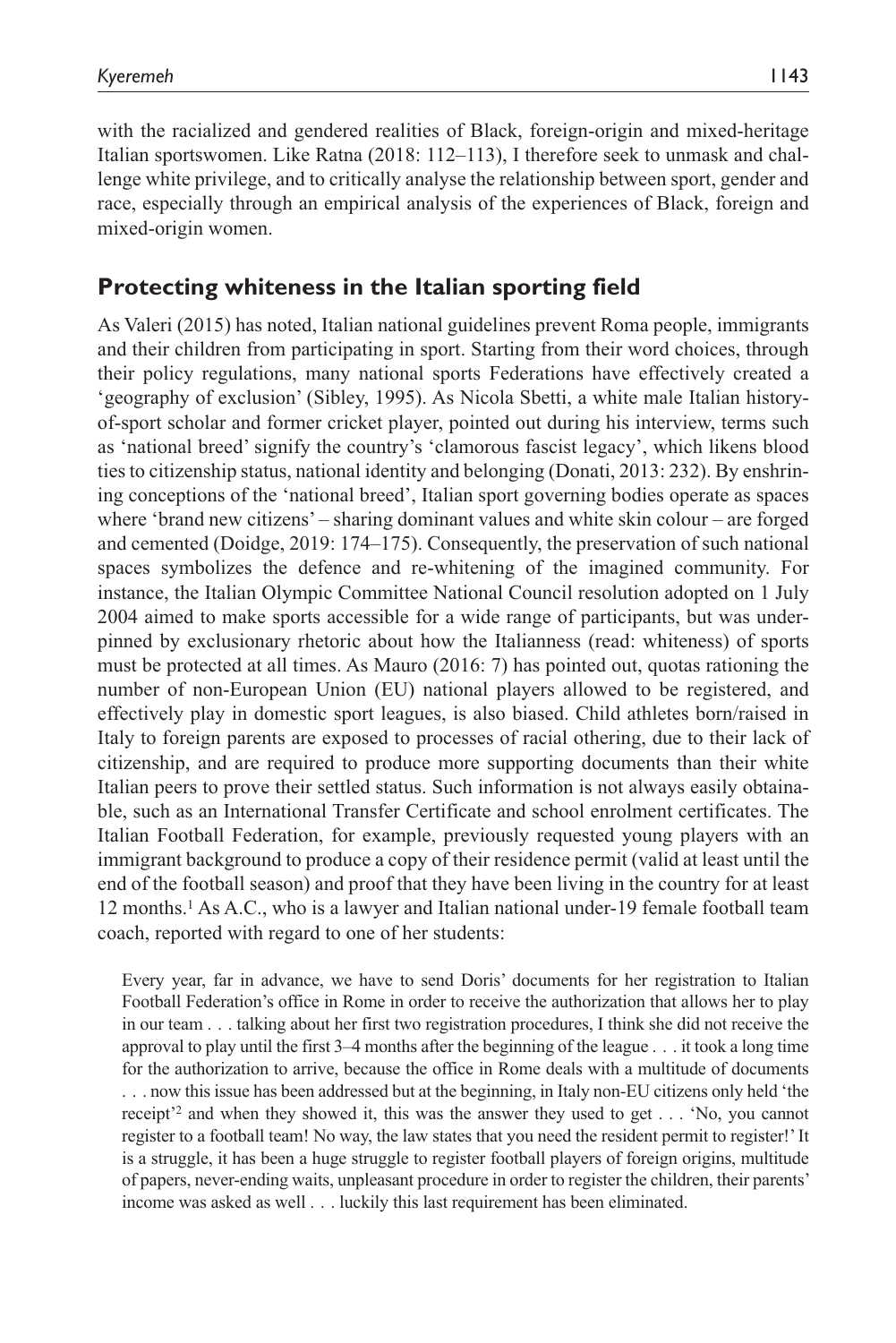A.C., by explaining the existing registration process, policies and practices, elucidates how foreign-origin Italians are racially othered, and firmly positioned as outsiders from within the nation. Thus, children of foreign origins are still prevented from participating at higher levels of sport for reasons which have nothing to do with their athletic abilities. The conservative character of the Italian football governing body also highlights the ways in which ideas about national identity are reproduced: that is, Italian sporting institutions as gatekeepers of white exclusivity. Despite this white policing, from the sporting fields, a different understanding of Italianness also emerges. As the Italian female cricket coach and player F.J. of Sinhalese origin has observed:

As migrant numbers started to notably grow in the 1990s and children born to foreign national parents, without an Italian passport, began to practise cricket in Italian youth leagues, the Italian Cricket Federation asked to itself: 'What are we going to do with those young players? How are we going to consider them?' [Meaning: the same way as their Italian peers or as foreigners?]

The Italian Cricket Federation is one of the first national institutions that positively engaged with the increasing presence of non-citizen players, especially those who play in free public spaces all over the country. As the former president of the Italian Cricket Federation, Simone Gambino, explained during his interview, the Federation – during the early 2000s – negotiated with the International Cricket Council and the Italian Olympic Committee more inclusive eligibility criteria for both adult and child migrants to represent the national team. As he himself stated: '[I]n Italian sport what matters is to win, if you win an international competition with the Italian national team then you will gain social capital'. To put it differently, those non-EU citizens and children of immigrants who manage to succeed through playing cricket at the national level can claim a 'sporting citizenship' (Mauro, 2016: 154–157). As a matter of fact, as Sbetti has noted, the Italian Cricket Federation has been a pioneer in extending the residence criteria for non-EU nationals, who were raised in Italy, to migrants and their children. However, as Gambino clarified in his interview, 'to respect [the] Italian Olympic Committee's rules, they have had to guarantee a minimum number of "Italians" in the cricket national team'. The reproduction of Italianness requested by the Italian Olympic Committee, sadly limits the formation of a broader definition of national identity and belonging. Thus, whilst the Italian Cricket Federation's willingness to include children of immigrants is evident, it still appears to be subjected to ever-shifting citizenship requirements. For example:

They [International Cricket Council] do not use the term Italianness but this concept is implied when using the term 'indigenous players' . . . I would like to say a few words about this expression . . . [indigenous player] could also be used to call your children . . . who do we point out when we use those terms? Indigenous Italians do not exist anymore . . . is the guy who lives in your neighbourhood and married a German woman more Italian than you? Do you get me? They should rather focus on the place where you were raised.

As Valeri (2014: 84–86) has noted, other national sports federations such as those of athletics, badminton and boxing, for example, do not prevent the children of migrants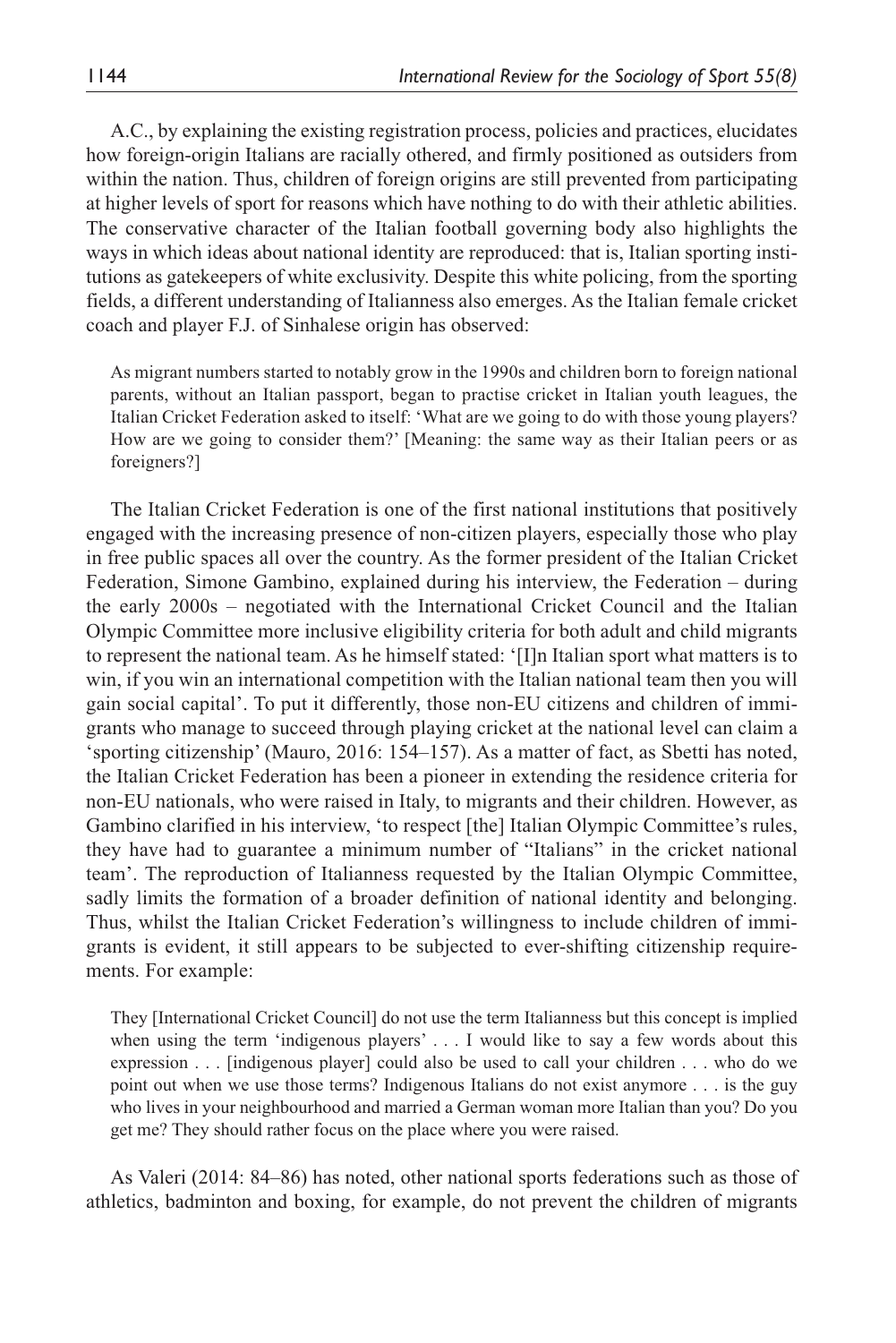from playing at the national level; thus they are becoming increasingly popular with Italian-born Black, foreign-origin and mixed-heritage residents of the nation.

The picture that emerged from the interviews conducted for this study highlights a clear disconnection between sporting institutions such as the Italian Olympic Committee and the Italian Football Federation which labours to maintain an exclusive representation of Italianness, and new emerging national sport associations whose ideas about who can represent the country at the national level are becoming far more inclusive (Beck, 2006 as cited in Mauro, 2016: 13).

## **'Why a Black person cannot be considered Italian'**

As Long et al.'s (2014) analysis of leisure spaces points out, sports represent contested territories which can and do simultaneously include and exclude racial and ethnic minorities. According to Back et al. (2001: 83), sport competitions should be considered as 'a ritual activity where the relationship between race, nation and inclusion is continuously built and re-built, through the coded signifier "us" '. In this regard, 26-year-old Black-Italian sprinter Adele's testimony, as someone who has represented the Italian athletics team, is illuminating. Whilst reflecting upon the Italian Athletics Federation's and the Italian Olympic Committee's invitations to speak at conferences that they organize with regard to sport and racism, she stated:

I know that there are many problems, they exist but I am lucky, I have been lucky [smiling], dad is Nigerian, and mum is Italian, isn't that right? For example, at the second last conference I attended, they made me feel . . . like my mere presence was going to make the whole Italian press and society know how open-minded the Italian Athletics Federationand Italian Olympic Committee's are to cultural integration . . . the same used to happen with my army athletics group, where me being there showed their openness to foreign people in Italy, do you get me? When this happens, my mind goes like 'why do they involve me in this situation? I am Italian, ain't I?' [smiling]

Adele's recollection highlights the gap that exists between how non-white Italians understand themselves and how others regard them. As she sees it, she is the daughter of a mixed-heritage couple, born and raised in Italy, and she cannot be anything other than Italian. However, for such sport organizations, Adele's Nigerian father is what matters most. As she inherited from him her black skin colour and Afro-textured hair, she is automatically positioned as an outsider to 'us', and thus strategically used to prove Italian sport associations' commitment to cultural integration.

Similarly, the 18-year-old Black-Italian hammer thrower Alice, who represented the Italian athletics team, stated:

[I]f we talk about people like me, people who like me were born here [Italy], I was born here, although I am not white I am Italian. Although I am mixed-race . . . I am Italian, and I do think of myself as 100% Italian.

Rosi too, who is of Sinhalese origin and has played for the Italian cricket team, elaborated on the need to de-racialize Italianness (Frisina and Giuliani, 2016: 81):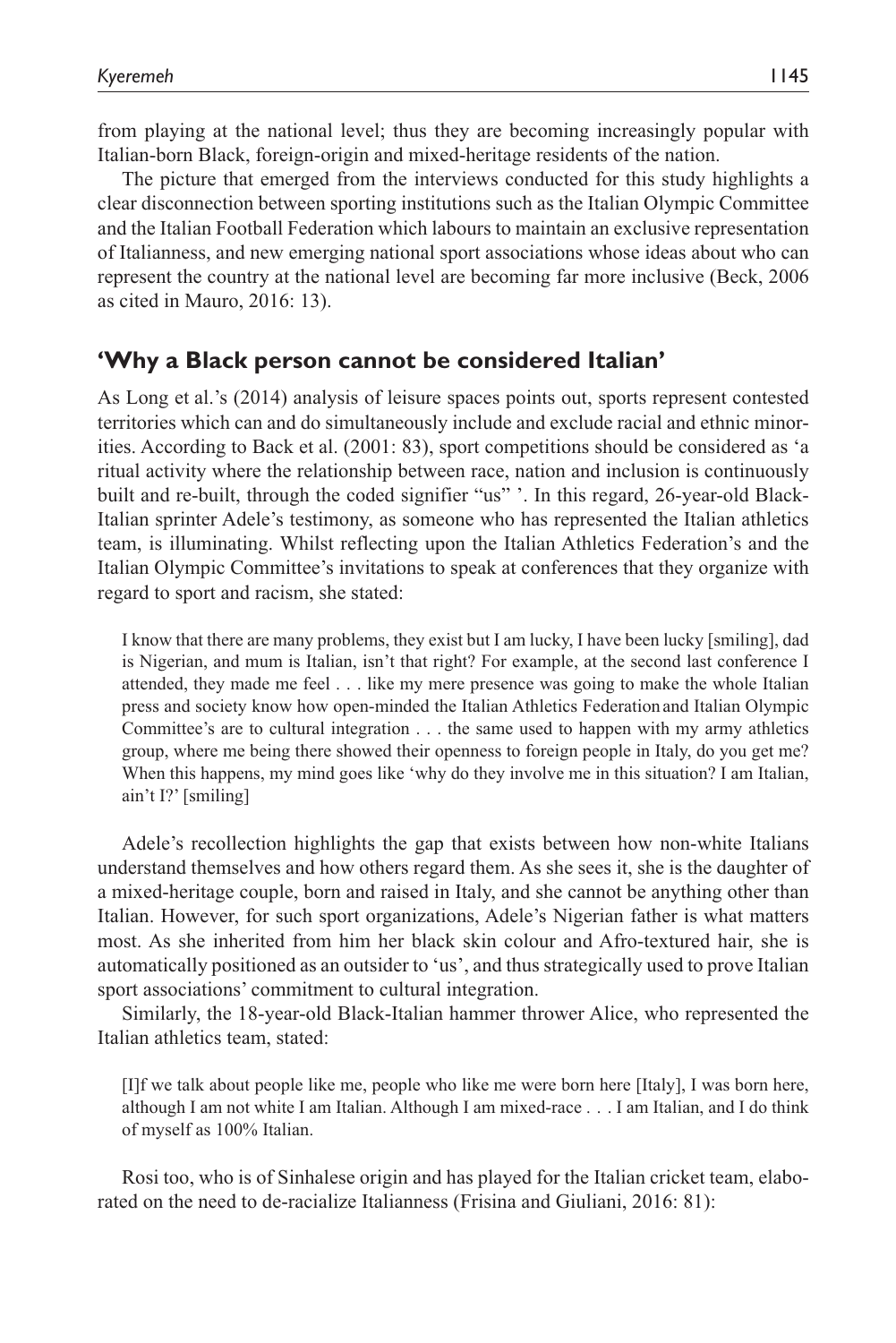It does not matter where you were born or where you come from, do you follow me? None of this matters. What matters is that foreigners, Italians, Sinhalese and Africans live together in this country, we all live in Italy . . . If I can do something good for Italy I will happily do so as I live here, I work here, I love this country!

Rosi's claim to belonging highlights what Yuval-Davis (2006: 199) has defined as a subjective and/or emotional sense of citizenship: that is, the possibility for non-national subjects to forge connections with a place and/or a community that reflects their sentimental attachments (Wright, 2015: 391). Rosi's understanding of belonging as a feeling which grows out of living in the same place also resonates with what Carrillo-Rowe (2005: 28) has defined as 'differential belonging'. In her elaboration, 'differential belonging' refers to the existence of alternative, fluid and multiple models of belonging. Melany's interview further exemplifies this stance. Melany is a 29-year-old Black-Italian sprinter. Identifying herself as an Italian athlete, she does not feel the need to minimize her Ivorian origin. Her identities are composite as much as her feeling of belonging are multiple. As with the other interviewed athletes, Melany's statements highlight the floating nature of belonging (Colombo, 2014: 32) as the challenge that the children of migrants and mixed-heritage couples pose to dominant and racially exclusive notions of Italianness (Colombo and Rebughini, 2012: 119). Likewise, as Sbetti has observed in his interview, 'de facto Italian citizens', who also happen to practise sport professionally, reclaim their multiple identities as a cultural marker of their Italianness despite state-regulated efforts to constrain their identity within the parameters of their origins (Frisina et al., 2010: 157).

# **'Oh my God, my heart skips a beat every time I wear the Italian blue jersey!'**

The presence of Black female athletes of foreign and/or mixed origins in national sports teams reflects the social changes that are taking place in Italy more broadly. In other words, their increasing visibility in the national sport scene obliges white Italians to rethink 'the colour' of the nation. Sociologists of sports are also registering the change and, accordingly, critically problematizing Italianness as a hegemonic representation that excludes non-white bodies from 'the imagined community' of the nation (Giuliani, 2013b: 256). This representation is exactly what the sportswomen I interviewed resist against in order to not be marginalized. Through their plural voices, and the mere presence of their Black bodies in predominantly white spaces of sport, the female athletes 'name their everyday realities' (Ladson-Billings, 1998: 13) and provide counter-stories about their own senses of belonging and Italianness. In many regards, by simply wearing the 'maglia azzurra', they have, almost heroically, re-signified one of the most important symbols of Italian national belonging. As Alice stated in her interview:

I am really happy to wear the Italian blue jersey, the first time I joined the national team I did not think about that too much but now I am putting more thought into it . . . I see myself as Italian and I belong to this country . . . I have never thought about the fact that being a Black-Italian can be seen as a problem by others, I do not care, I have never thought that somebody could disapprove of my presence in the national team only because I am not white. . . that does not make sense!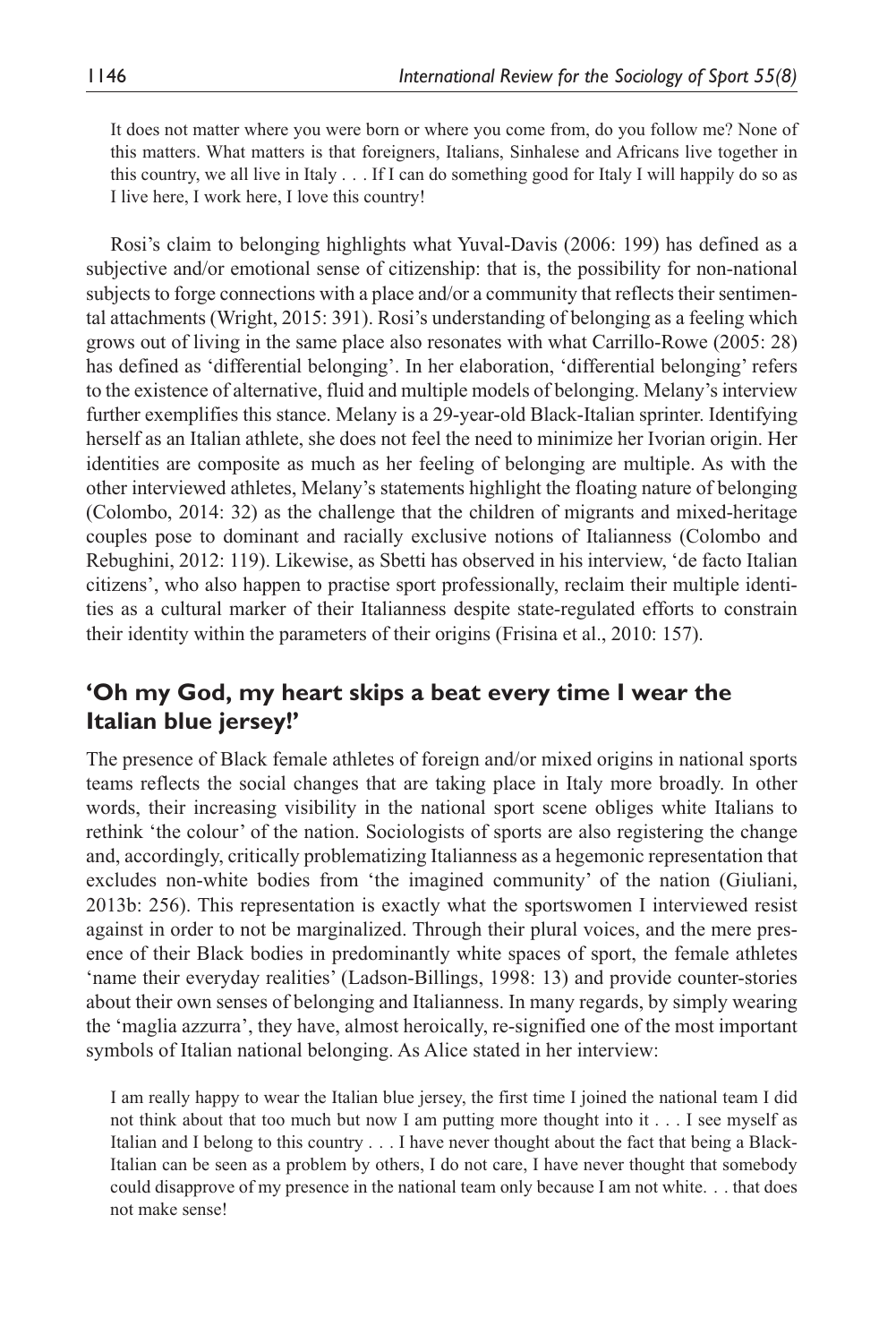Similarly, 18-year-old Italian-Brazilian volleyball player Victoria explained that her sense of belonging consists mostly of an emotional investment to the place she lives (Anthias, 2006; Yuval-Davis et al., 2006). In the same vein, 19-year-old Black-Italian sprinter Gioia, who holds both Italian and Nigerian citizenship, described her relationship to the official Italian blue jersey as follows:

Oh my God, my heart skips a beat every time I wear the Italian blue jersey, every time I feel thrilled . . . at the beginning I did not want to spoil my national sport uniform so I started hoarding them in boxes, but then I told to myself: 'I cannot let them collect dust in the basement!', so I started wearing some during training sessions, sometimes, if I know that I have to try harder than usual, during training sessions, I wear the national jersey T-shirt or trousers to get more support . . . the national team means a lot to me . . . I feel like a serious responsibility it is put on me, that's why I try my best to honour it . . . I would feel insulted if someone tells me that there are no Black-Italians or that Black-Italians do not really commit to the nation because that would mean that people do not really understand how important it is for me to wear the Italian blue jersey.

As this excerpt illustrates, for Gioia, wearing the Italian blue jersey amounts to honouring her commitment to the nation. Her experience also demonstrates, the pride and pleasure that athletes such as her feel when representing 'their' nation, even if it is constantly questioned by the general public. As mentioned above, sport commentators and politicians have often interpreted minor slips in the performance of athletes (such as Balotelli) as a sign of their lack of desire to fully commit to the nation. In other words, any on-field mistake by them is sufficient for them to be (re)positioned as disloyal citizens and/or non-Italians, and thus acceptance into the whitened and whitening spaces of sport continues to be an on-going project for women such as Gioia.

# **Conclusion**

The findings of this study reveal how the mere presence of non-white bodies in national sporting fields threatens to burst the fantasy that Italians cannot but be white (Giuliani, 2018: 3). As the first part of this article demonstrated, the children of migrants are often positioned as 'space invaders' (Puwar, 2004). Sports federations such as the Italian Olympic Committee's quotas on the number of child migrants who are allowed to play in national competitions are particularly telling of such an attitude. Similarly, as the second part of this article revealed, the bodies of Black sportswomen and/or athletes with a migrant and/or mixed-heritage background continue to be positioned as if they were 'foreign'. Seen as such, their commitment and loyalty to the country is also constantly questioned.

However, as this study also proved, sports can also function as 'a site of resistance' (Ratna and Samie, 2018): that is, national spaces where Italian female athletes of foreign and/or mixed origins negotiate, challenge, and  $-$  through their contestations  $-$  re-signify Italianness to include their lived realities. As most of the Italian sportswomen interviewed for this study testified, no matter how exclusive sport organizations' definition of Italian identity is, they all see playing at the national level as an important opportunity to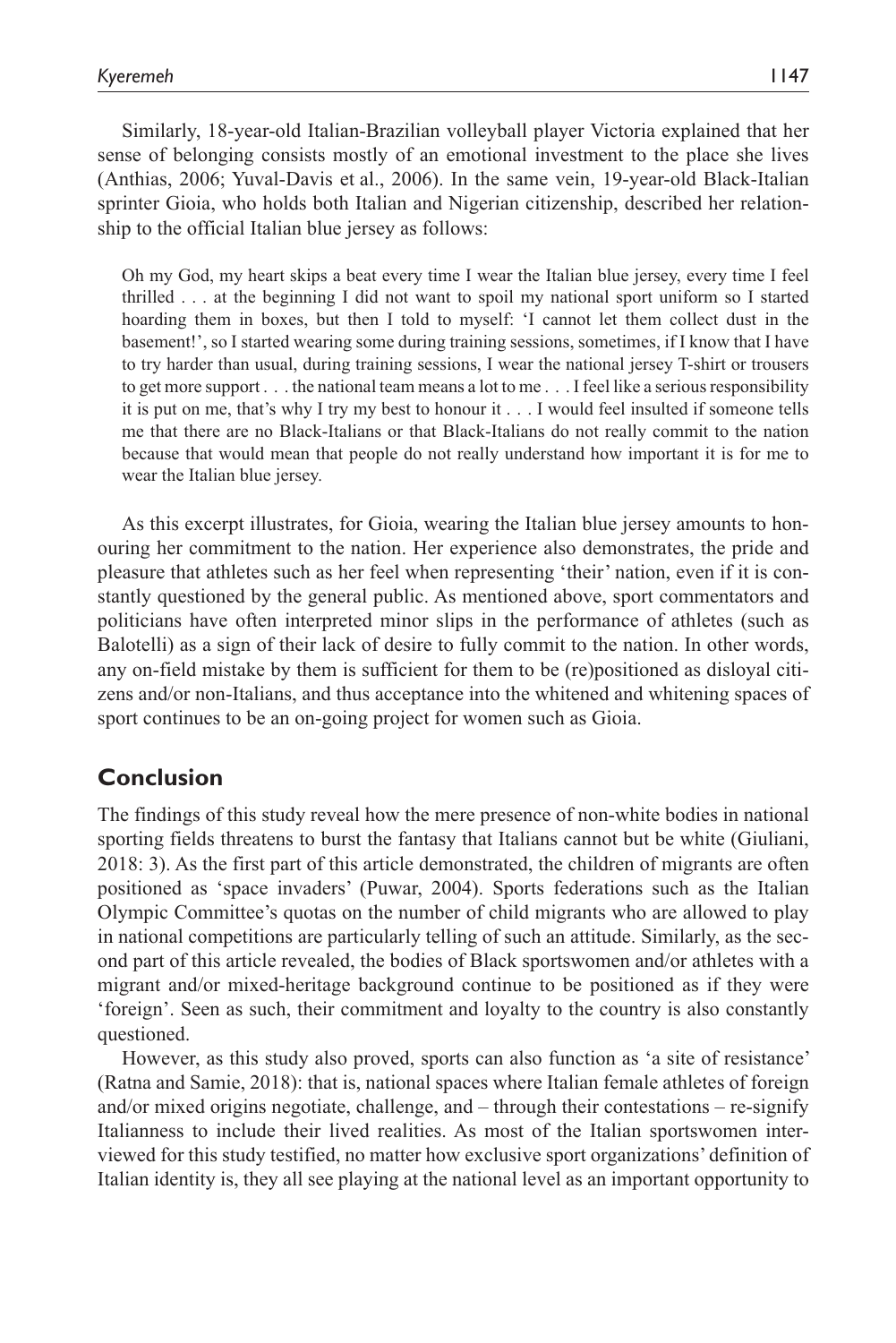project their own understanding of belonging. This can be sentimental, as in the case of Rosi, or multiple, as in the case of Melany. Sadly, despite their best efforts at showing their pride in representing the nation in international sport competitions, Italian female athletes of foreign and/or mixed origins do not necessarily succeed at 'de-racial[izing]' Italianness (Hamilton, 2001: 496–497). As the case of the Italian Cricket Federation illustrated, sport organizations may support more progressive stances towards fostering inclusion, but even their most progressive initiatives have failed to shift the deep-rooted understanding that despite their love and loyalty for the country, sportswomen of foreign and/or mixed origins simply cannot be 'Italian' because they are not white.

The article contributes to both Italian and international debates about race, ethnicity and sports by showing the importance of focusing upon Black, foreign-origin and mixedheritage Italian sportswomen's lived experiences, and their multiple counter-stories through which their agencies and resistances can be explored, to unveil dominant representations, discourses and practices characterizing the white exclusivity of sport in Italy. It warrants further critical analysis of the whitening of sport and, at the same time, shows how the development and implementation of more progressive policies about who is entitled to represent the nation is needed, especially during these contemporary populist times in Italy, Europe and beyond (Thangaraj et al., 2018). The narratives of sportswomen are more specifically an important departure from male-dominated perceptions of race and the nation, which calls for future interrogations into how gender is significant to negotiating and achieving national inclusion, recognition and power (see, for example, Ratna, 2014) in both sports and from within the Italian national imaginary more broadly.

#### **Acknowledgements**

I would like to express my deep appreciation to Dr Aarti Ratna for her valuable and constructive feedback on successive drafts of this article. Her availability and commitment to help are very much appreciated. I would also like to thank my late uncle Carlo Zarino, whose love guided me through each and all steps in my life. Thank you for your constant support and encouragement.

### **Declaration of Conflicting Interests**

The author(s) declared no potential conflicts of interest with respect to the research, authorship, and/or publication of this article.

### **Funding**

The author(s) received no financial support for the research, authorship and/or publication of this article.

# **ORCID iD**

Sandra Agyei Kyeremeh D https://orcid.org/0000-0002-8775-4694

#### **Notes**

1. This requirement has since been abolished by the 'Ius soli sportivo' law issued in 2016, which states that youths with a migrant background born or raised in the country (at least before the moment they turn 10) have to provide the same documents as their white Italian peers in order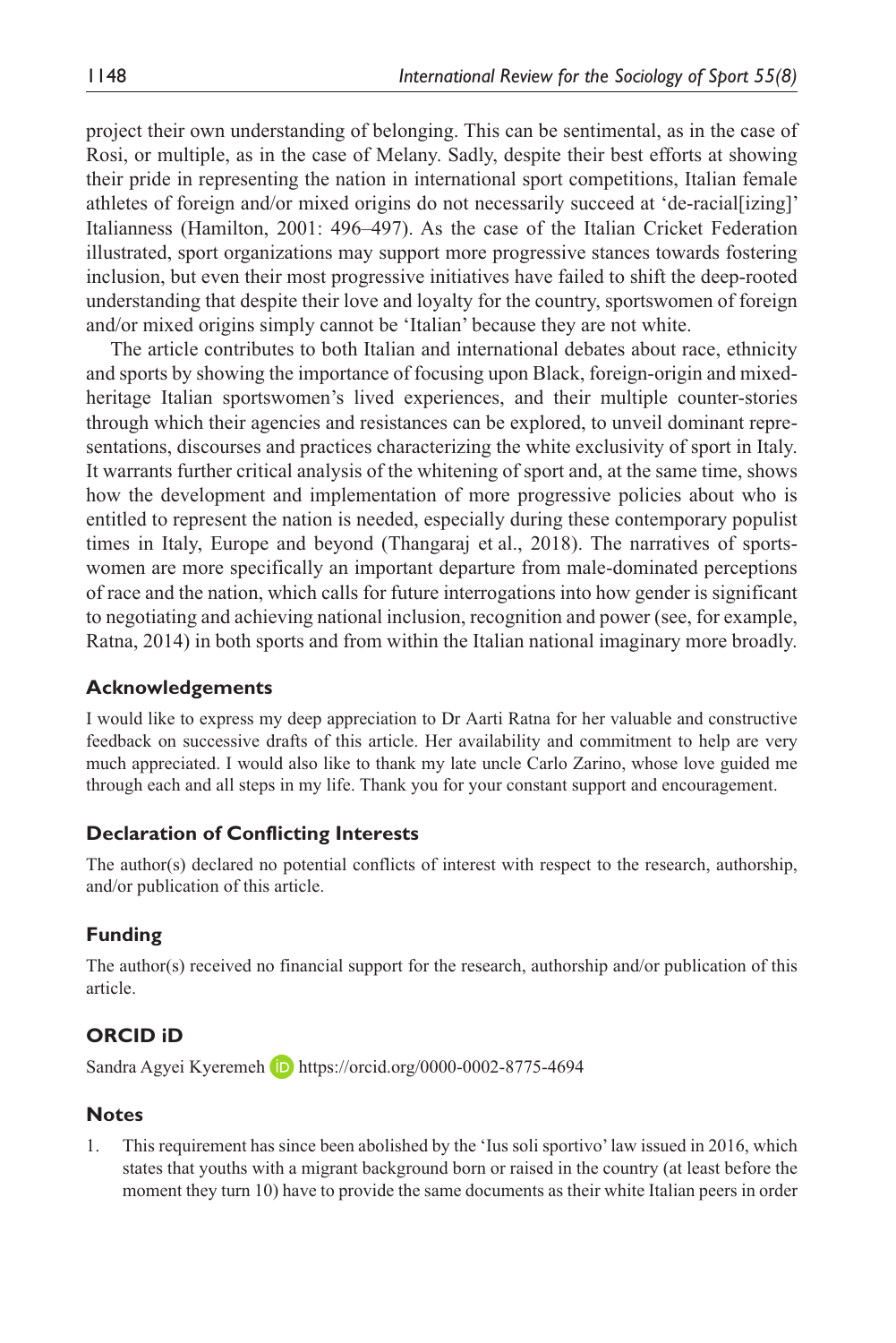to be registered in sport clubs.

2. Non-EU citizens receive the receipt at post offices, after completing the first step of the application process necessary to obtain a residence permit. While waiting for their applications to be processed, non-EU citizens can use the receipt in lieu of the residence permit. For further information, see: https://international.unitn.it/incoming/non-eu-citizens-stay-permit

#### **References**

- Anthias F (2006) Belongings in a globalising and unequal world: Rethinking translocations. In: Yuval-Davis N, Kannabiran K and Vieten U (eds) *The Situated Politics of Belonging*. London: SAGE, pp.17–31.
- Back L, Crabbe T and Solomons J (2001) 'Lions and black skins': Race, nation and local patriotism in football. In: Carrington B and McDonald I (eds) *'Race', Sport and British Society*. London; New York: Routledge, pp.83–102.
- Beck U (2006) *The Cosmopolitan Vision*. Cambridge: Polity Press.
- Birrell S (1989) Racial relations theories and sport: Suggestions for a more critical analysis. *Sociology of Sport Journal* 6: 212–227.
- Birrell S (1990) Women of color, critical autobiography and sport. In: Messner MA and Sabo DF (eds) *Sport, Men and the Gender Order*. Champaign, IL: Human Kinetics, pp.185–199.
- Caponio T (2007) *Foreign citizens and naturalization processes. In: Italian Ministry of Interior (ed.) Report on foreign citizens in Italy*. Rome: Italian Ministry of Interior, pp.186–217
- Carrillo-Rowe A (2005) Be longing: Toward a feminist politics of relation. *NWSA Journal* 17(2): 15–46.
- Chalfen R (2011) Looking two ways: Mapping the social scientific study of visual culture. In: Margolis E and Pauwels L (eds) *The Sage Handbook of Visual Research Methods*. London: SAGE, pp.24–48.
- Colombo E (2014) Living on the move: Belonging and identification among adolescent children of immigrants in Italy. In: Tsolidis G (ed.) *Migration, Diaspora and Identity: Cross-National Experiences*. Dordrecht: Springer, pp.19–36.
- Colombo E and Rebughini P (2012) *Children of Immigrants in a Globalized World: A Generational Experience*. Basingstoke: Palgrave Macmillan.
- Cook DA (2013) Blurring the boundaries: The mechanics of creating composite. In: Lynn M and Dixson DA (eds) *Handbook of Critical Race Theory in Education*. New York: Taylor & Francis, pp.181–194.
- Delgado R (1989) Symposium: Legal storytelling. *Michigan Law Review* 87: 2073.
- Delgado R (1991) Brewer's plea: Critical thoughts on common cause. *Vanderbilt Law Review* 44: 1–14.
- Doidge M (2013) 'If you jump up and down, Balotelli dies': Racism and player abuse in Italian football. *International Review for the Sociology of Sport* 50(3): 246–264.
- Doidge M (2019 [2017]) Racism and European football. In: Nauright J and Wiggins DK (eds) *Routledge Handbook of Sport, Race and Ethnicity*. Abingdon: Routledge, pp.174–185.
- Donati S (2013) *A Political History of National Citizenship and Identity in Italy, 1861–1950*. Stanford, CA: Stanford University Press.
- Essed P (2014) A brief ABC on Black Europe. In: European Network Against Racism (ed.) *Invisible Visible Minority*. Brussels: European Network Against Racism, pp.57–76.
- Ferriter M (2019) The anthropology of race and ethnicity in sport: Unfolding the map. In: Nauright J and Wiggins DK (eds) *Routledge Handbook of Sport, Race and Ethnicity*. Abingdon: Routledge, pp.21–34. 2017.
- Forgacs D (2014) *Italy's Margins: Social Exclusion and Nation Formation Since 1861*. Cambridge: Cambridge University Press.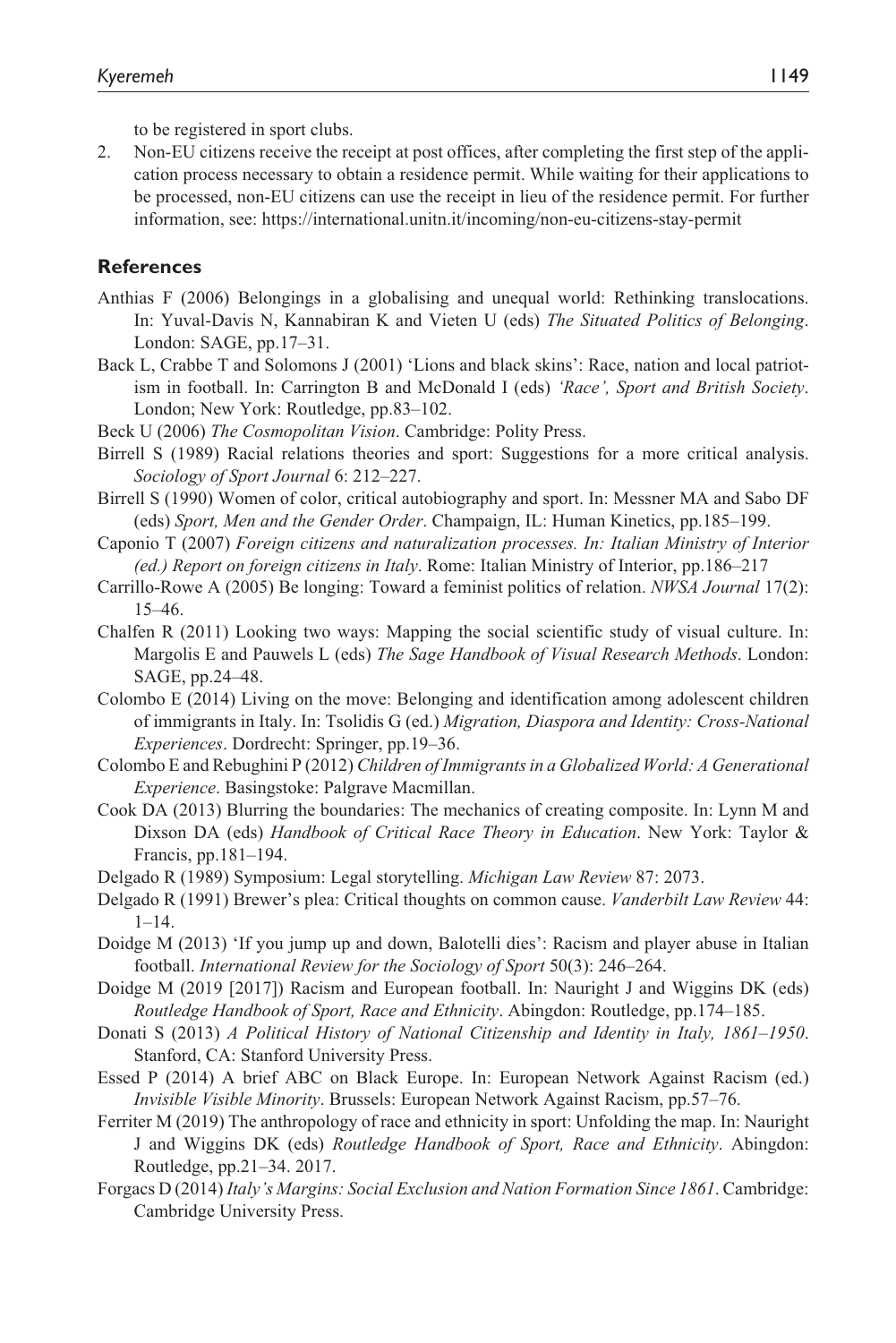Frisina A (2013) *Visual research and socio-cultural changes*. Turin: UTET.

- Frisina A and Giuliani G (2016) De-racialise Italianness. Postcolonialism, Socio-Historical Perspectives and Analysis of Visual Discourses. In Frisina A (ed.) *Visual methods in social research*. Bologna: Il Mulino, pp.53–82.
- Frisina A and Hawthorne C (2017) Italians with veils and Afros: Gender, beauty, and the everyday anti-racism of the daughters of immigrants in Italy. *Journal of Ethnic and Migration Studies* 44: 718–735.
- Frisina A, Kyeremeh SA and Nambiar D (2010) Il mio sguardo, la mia voce. Una nuova generazione del Nord Est si racconta attraverso il photovoice. In: Maroni MV (ed.) *Riflessi. Dietro lo specchio, adolescenti stranieri*. Milan: FrancoAngeli, pp.157–168.
- Gabaccia DR (2003) *Migratory people*. *Italian diasporas from the medieval period to the present day*. Torino: Einaudi.
- Giuliani G (2013a) The Black White. Whiteness in Italy from Unity to Fascism. In: Giuliani G and Lombardi-Diop (eds) *C Black and White. History of the Italians' Racial Identity*. Florence-Milan: Le Mollier/Mondadori Education, pp.21–66
- Giuliani G (2013b) There ain't black Italians. The legitimate colour in contemporary Italy. *Studi Culturali* 2: 254–276..
- Giuliani G (2018) *Race, Nation, and Gender in Modern Italy: Intersectional Representations in Visual Culture*. London: Palgrave Macmillan.
- Giuliani G and Lombardi-Diop C (2013) *Black and White*. *History of the Italians' Racial Identity*. Florence-Milan: Le Mollier/Mondadori Education.
- Hall S (1996) *Race: The Floating Signifier*. Northampton, MA: Media Education Foundation.
- Hamilton CV (2001) *Beyond Racism: Race and Inequality in Brazil, South Africa, and the United States*. Boulder, CO: Lynne Rienner Publishers.
- Harrison K (2013) Black skiing, everyday racism, and the racial spatiality of whiteness. *Journal of Sport and Social Issues* 37(4): 315–339.
- Hylton K (2010) How a turn to critical race theory can contribute to our understanding of 'race', racism and anti-racism in sport. *International Review for the Sociology of Sport* 45(3): 335– 354.
- Hylton K (2018) *Contesting 'Race' and Sport: Shaming the Colour Line*. London: Routledge.
- Ladson-Billings G (1998) Just what is critical race theory and what's it doing in a nice field like education? *International Journal of Qualitative Studies in Education* 11(1): 7–24.
- Ladson-Billings G (2003) Racialized discourses and ethnic epistemologies. In: Denzin N and Lincoln Y (eds) *The Landscape of Qualitative Research*. Thousand Oaks, CA: SAGE, pp.398–432.
- L'Eurispes (2015) *Guess Who's Coming to Dinner. Interracial couples in Italy*. Available at: https://www.leurispes.it/indovina-chi-viene-a-cena-le-coppie-miste-in-italia/ (accessed 22 September 2018).
- Long J, Hylton K and Spracklen K (2014) Whiteness, Blackness and Settlement: Leisure and the Integration of New Migrants. *Journal of Ethnic and Migration Studies* 40(11): 1779–1797.
- Mauro M (2016) *The Balotelli Generation: Issues of Inclusion and Belonging in Italian Football and Society*. Bern: Peter Lang.
- Maylor U (2009) Is it because I'm Black? A Black female research experience. *Race Ethnicity and Education* 12(1): 53–64.
- Papavero G (2015) *Minors and Second Generations*. Milan: Fondazione ISMU..
- Petrovich Njegosh T (2012) Are Italians white? For a cultural history of colour line in Italy. In: Petrovich Njegosh T and Scacchi A (eds) *Talking about race. The language of colour between Italy and Usa*. Verona: Ombre Corte, pp. 13–45..